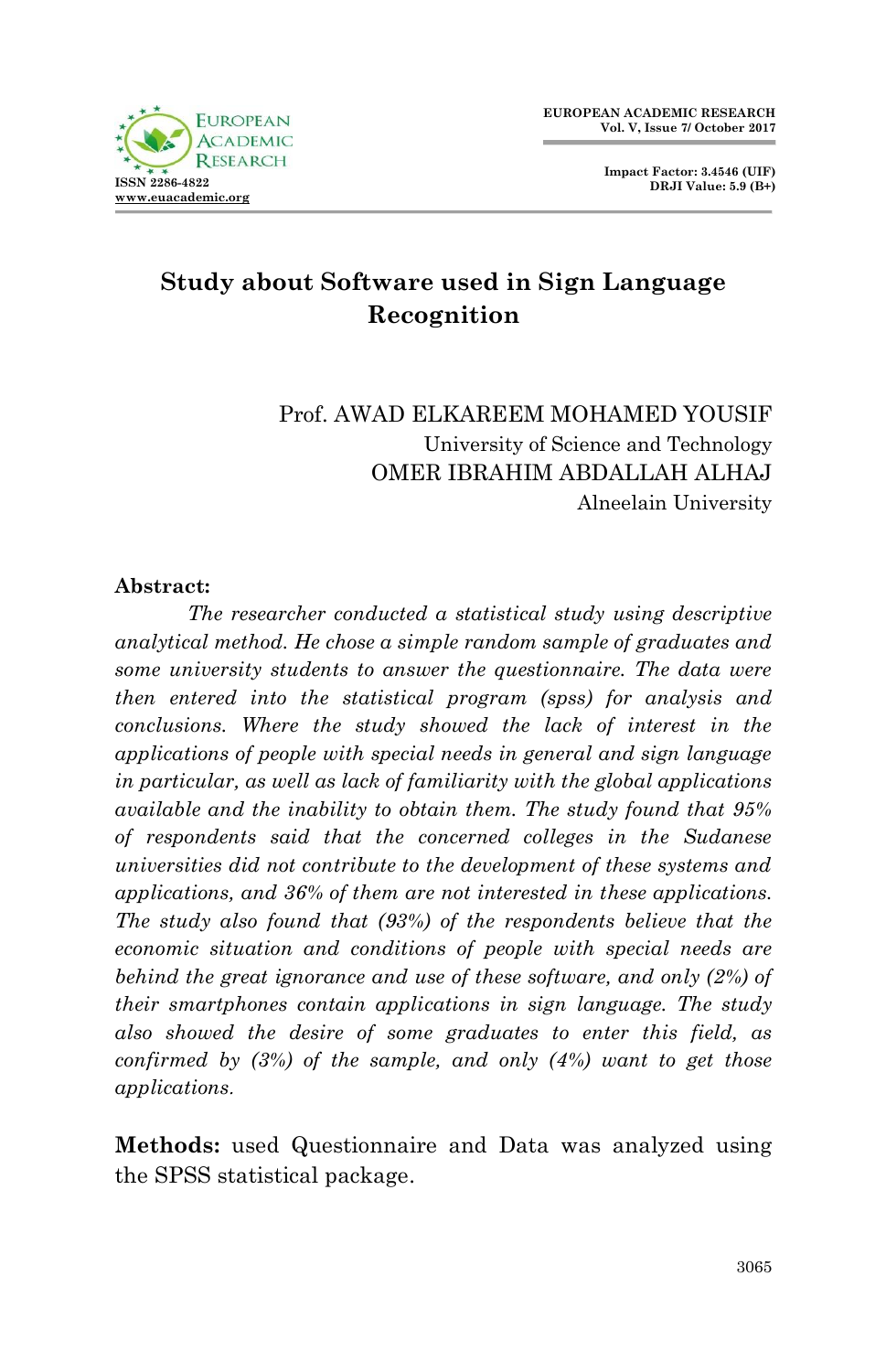#### **INTRODUCTION:**

People with special needs are a group of society groups, but their special needs, especially in the educational and educational fields, have made them need a different and special kind from what their natural peers require.

People with special needs are individuals with whom we share multiple common traits and who, like all individuals, need to communicate with the environment around them.

The most difficult kind of disability is the invisible disability or not noticed by others and can not be identified from any category of people with special needs such as slow learning, late learners, learning disabilities, people with problems, hearing or visual disorders or those with speech defects and diseases Speech, or disorderly emotional and behavioral, social and poor social compatibility and hyperactivity and epilepsy [1].

The use of technologies in the lives of students with special needs has many benefits for them, whether psychologically, academically, socially or economically. Psychologically, many scientific studies have shown that the use of certain techniques, such as computers, has a great role in reducing the tension and emotions among these students, where software software has a lot of entertaining programs and beautiful games that bring joy and pleasure in them.

The World Health Organization (WHO) defines Disability as: "Disability is a term that covers disability, constraints on activity, participation restrictions, disability is a problem in the body's function or structure, and limitation of activity is the difficulty a person has in carrying out a task or work. While restriction of participation is the individual's problem in participating in life situations, disability is therefore a complex phenomenon, reflecting the interaction between the personality traits of a person and the characteristics of the society in which he lives.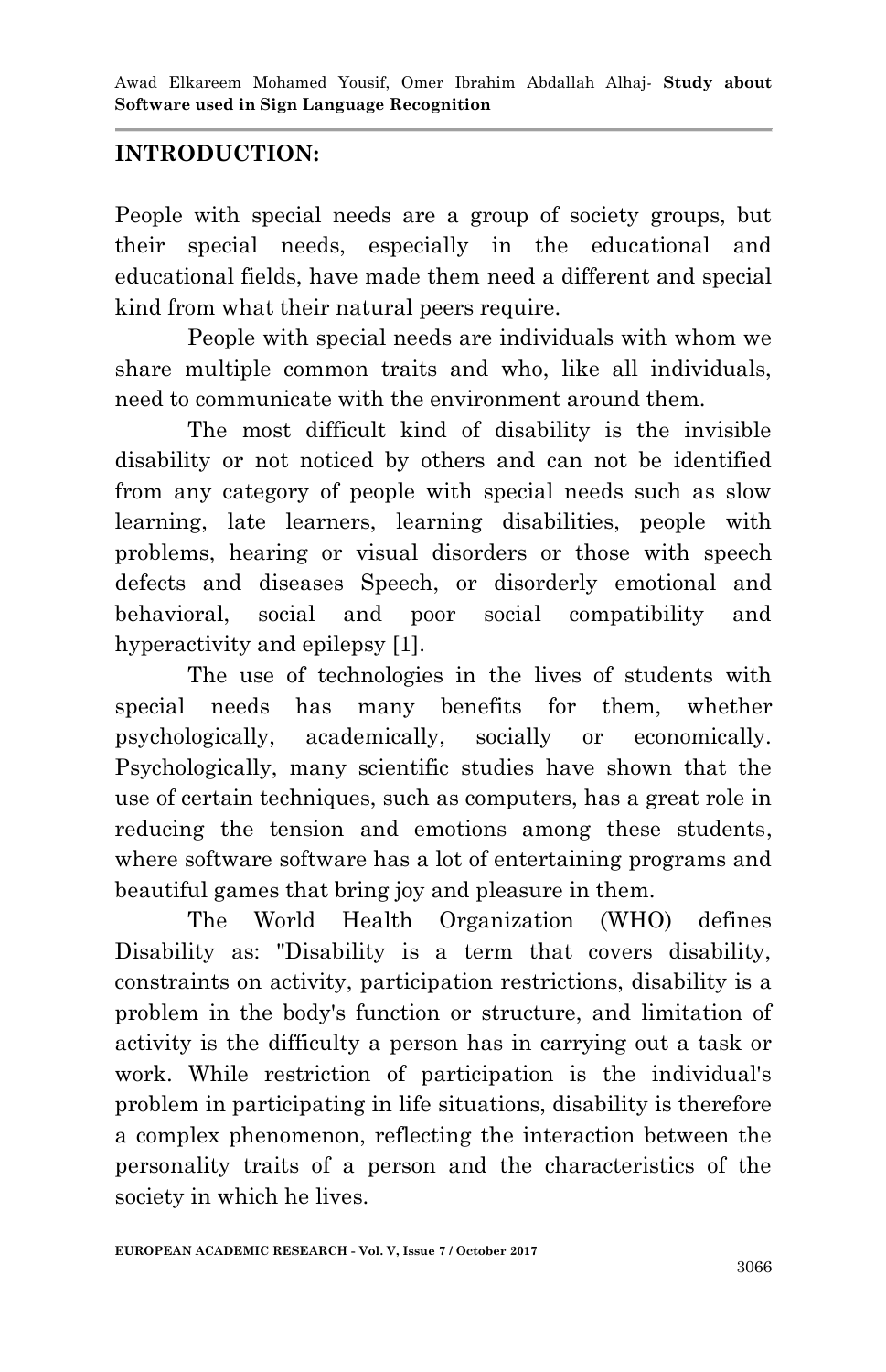It is also defined as a situation that limits one's ability to perform one or more of the functions that are essential in everyday life, such as self-care, social interaction and economic activities, within normal limits. Or the inability to obtain selfsufficiency and to make it in constant need of the aid of others, and to a special education to help him overcome his disability. [3]

There are different types of disability such as motor disability, visual impairment, and verbal auditory impairment (Deaf and Mute)

 Deaf uses sign language, a term used for non-voice communication used by hearing impaired or deaf-mute people, although other practices can be classified within indicative communication levels such as divers signals and some special signals of some police or military forces Or even between gang members and others are used: -

- Hand movements: like fingers to illustrate numbers and letters.
- Facial expressions: to convey feelings and tendencies. And is accompanied by hand movements to give structures of many meanings.
- Lip movements: It is an advanced stage of the power of observation as deaf people read words directly from the lips.
- Body movement: such as putting some signals on the shoulders or the top and sides of the head or chest or abdomen in the use of inspiration to clarify the desires and meanings and in general to express self, and they vary from country to country. [4]

Sign language has existed since the presence of deaf people in the world, where the language of reference began in the seventeenth century in Spain (Madrid in 1620), the publication (Juan Pablooponitet) article in Spanish called (short messages and art to teach dumb speech) The first way to deal with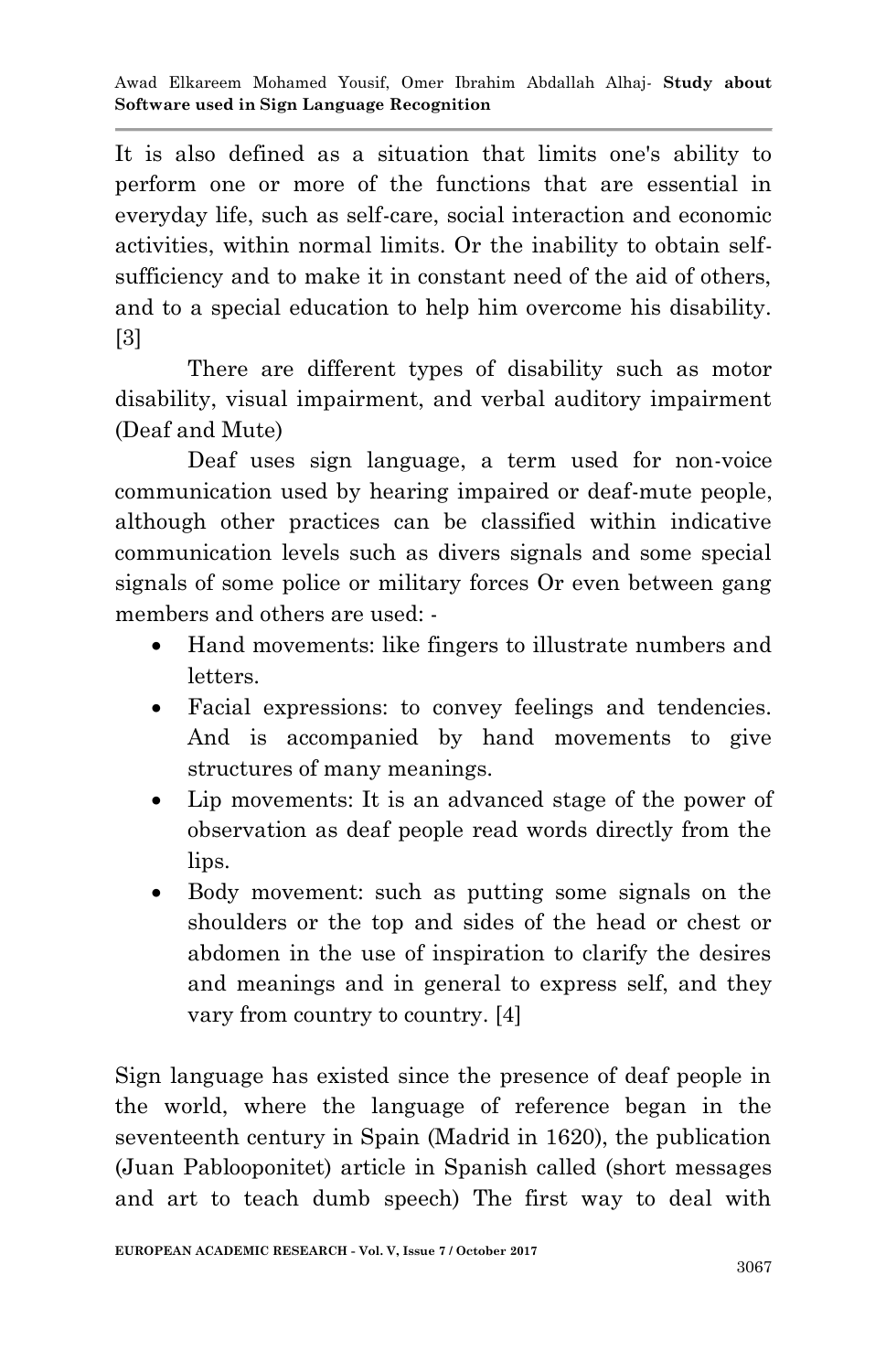phonology, addressing speech difficulties. It has also become a means of verbal instruction for children with hands movements, which represent alphabets; to facilitate communication with others. The children of Deaf at Charles Michel Delebi's School borrowed these books and adapted them to what is now known as the French Alphabet of the Deaf. The French alphabet was published in the 18th century and, to this day.

Unified sign language has been used in deaf education in Spain and Italy since the 17th century, and in France since the 18th century. [5]

One of the software used is the use of multimedia technologies through websites. There is a set of instructions for activating multimedia for the hearing impaired, such as activating the video clips in the sign language, writing the audio explanation in the user language below the video clip, and activating the audio files with auxiliary text that includes the audio file content**]2[ .**

Now I'm talking**:**

A Palestinian application made in Gaza, the world's first in the world of applications that address deaf, and designed this program for easy to deal with them without the need to learn sign language**.**

Produced by the company "developer" specialized in the production of smart applications "The idea of the application to try to solve the problems of deafness and integration in a healthy manner in the community by listening to calls and watching television and deal with all people through the program**.**

The application "hope" converts text and sound into a sign language through which deaf people can interact with people continuously**.**

The application lasted about two years, the program is only available on the Windows Phone Store, and an Android version is being produced**.**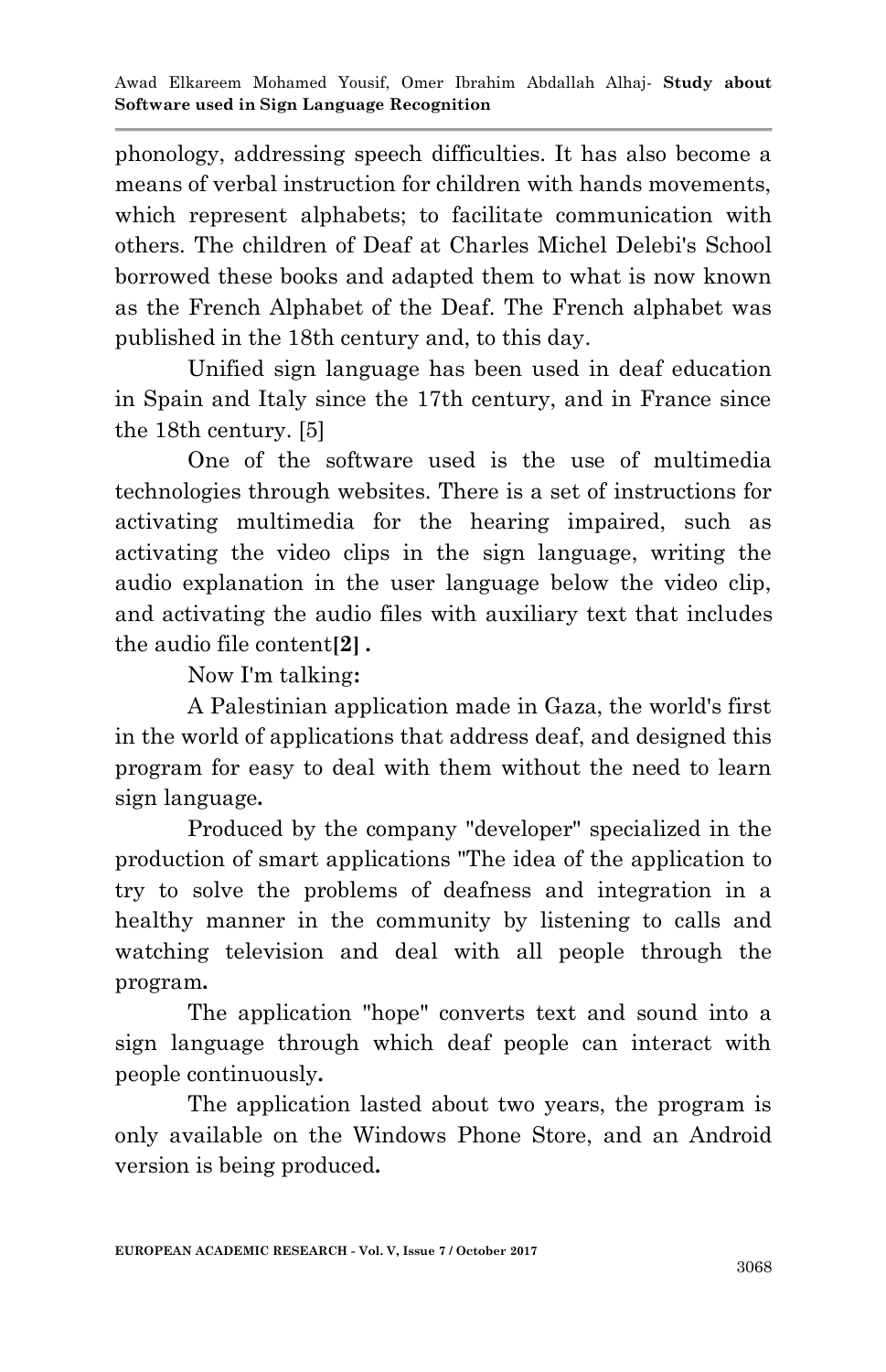The program offers a range of integrated services including dictionary service, text enlarging and writing, YouTube for the deaf, public culture, and the latest website news with its conversion to deaf language**.**

The dictionary service can be used to convert words into a sign language. The number of words in the application is estimated at 2600 words used in the Arabic language and supports its conversion to 17 UN-approved languages, including a list of countries, continents, weekdays, months.

The application fee is estimated at \$ 5 per one-time fee for all services provided by the program**]6[ .**

### **Application Web Sign**:

It is a software that enables communication and communication with deaf people via WAP and the Internet through the automatic translation of texts written into sign language embodied by a virtual character, using multimedia techniques and processing three-dimensional images**]7[ .**

## **MMS Sign**:

The new software aims to enable deaf people to use mobile phones via SMS short messages. The innovative MMSSEN software enables automatic conversion of text into a virtual video that embodies text in sign language and produces 3gp video clips Which can be transmitted via MMS**.**

The application accepts the written text before converting it to a video and sends it in two ways: by sending a short SMS message containing the text to be sent and the mobile number to which the video will be sent, which reflects the text in sign language or via WAP**.**

It is worth noting that the two previous applications were produced by the Sign Language Software Group in the Unit of Research in Information Technologies and Communication at the University of Tunis in 2009**]7[ .**

The application continues to learn sign language**:**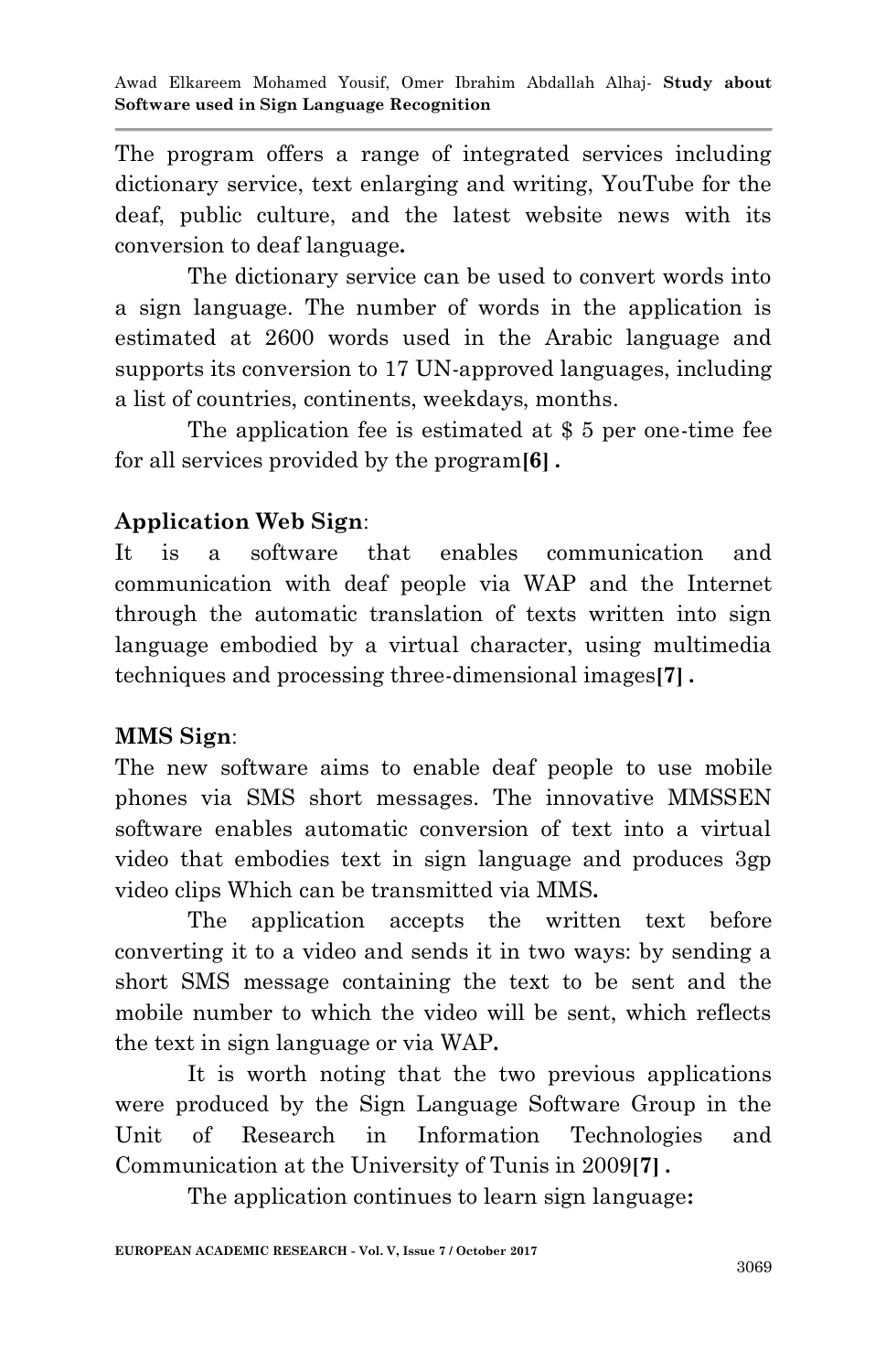Awad Elkareem Mohamed Yousif, Omer Ibrahim Abdallah Alhaj*-* **Study about Software used in Sign Language Recognition**

Continue applications that offer an innovative learning experience for the hearing impaired. Is a project developed jointly by the SKERG Engineering Research Group of King Saud University and Tawasul - Princess Al Anoud Call Center for Deaf Services. It is a dictionary composed of different categories representing the Arabic words. Each category contains a number of words; when a word is selected, a video from the selected word mark appears as it is spoken. The dictionary features a search function that allows users to search for a specific word, a repeat feature that sets the number of a repeat tag, as well as a sound control. And select with / without pronunciation, the Favorites allow the user to add favorite words to the (my words) menu. As a contest, the player must match the word appearing in the video with the sign language to the correct word from a different word list**.**

The user has the ability to customize this contest by selecting different difficulty levels. As well as spelling, where the application converts the entered statement by the user into the sign language**]8[ .**

Electronic glove converts sign language into written texts**)2107(**

US researchers have devised low-cost electronic gloves that can transform the sign language movements used by deaf and mute to express themselves into written texts**.**

The glove was developed by researchers at the University of California, USA, and published their findings in the latest issue of PLOS ONE**.**

The new innovation is a sports glove fitted with flexible sensors at the place of the hinges of the fingers, and these gloves are low cost, not exceeding \$ 100 USD**.**

When the user moves his fingers, the sensor units are extended and the signal is emitted and interpreted into written language, which appears on the screens of cell phones and computers, by means of a special electronic application**.**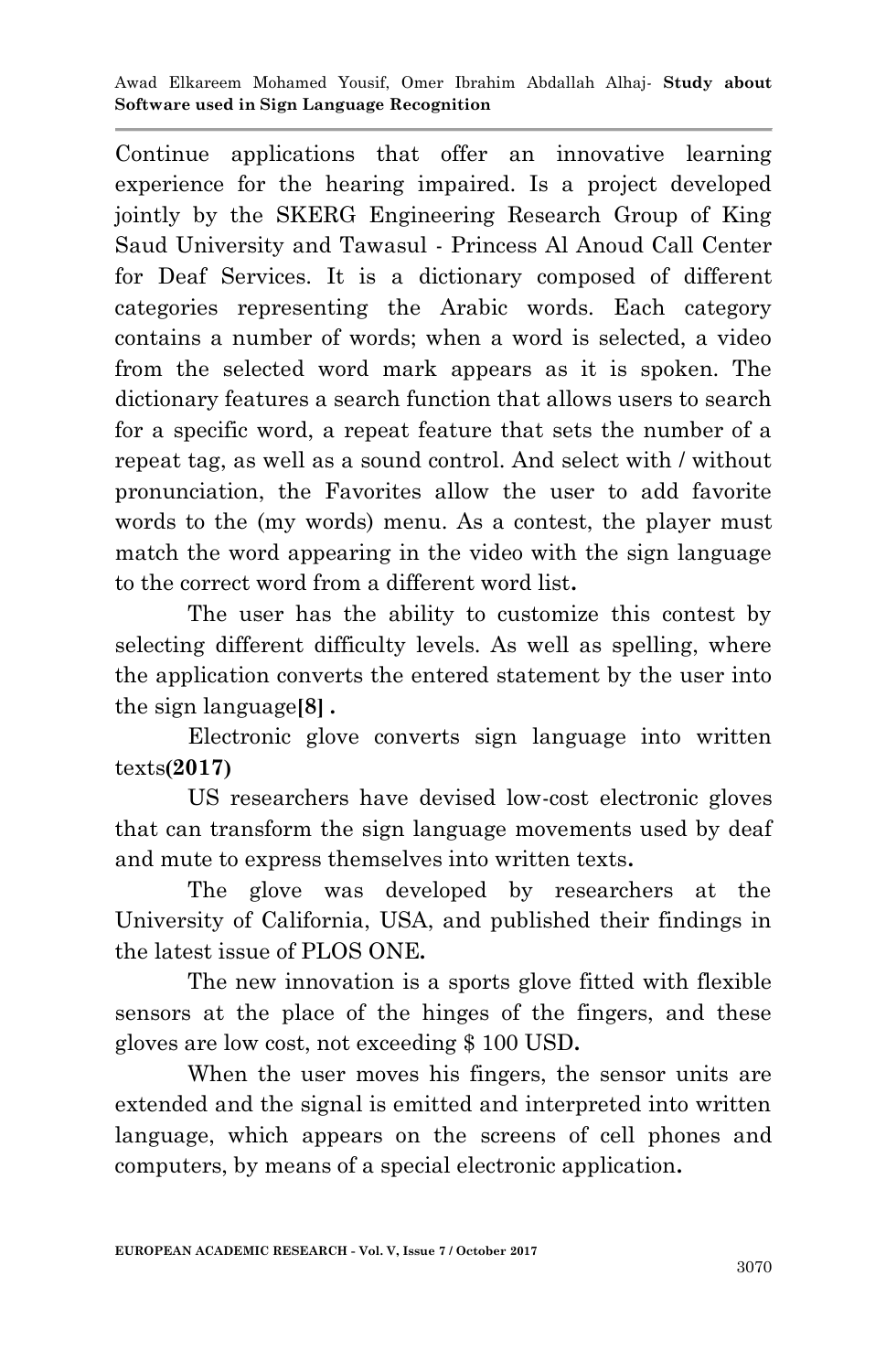The back of the glove contains kinetic sensor units to determine whether the hand is stationary or moving, a necessary feature for distinguishing between similar characters while using sign language**]9[ .**

#### **RESULT & DISCUSSION:**

Analysis of the questionnaire questions shows the following:

1. 70% of respondents use smart phones and this is a good indicator.

2. 2% of them have their own software for people with special needs.

3. 36% of them are not interested in the software.

4. 77% of the respondents have never used software and applications in sign language.

5. And 4% of them want to get that software.

6. 93% of the respondents believe that the economic situation and conditions of people with special needs are behind the great ignorance and use of these software.

7. 63% believe that there are no Sudanese applications in sign language.

8. 81% of the respondents see the difficulty and programming of applications for the deaf and people with special needs in general

9. 95% of them believe that the relevant colleges in the Sudanese universities did not contribute to the development of these systems.

10. 3% of the sample confirmed that they designed similar projects in their graduate studies.

#### **CONCLUSION**:

From this statistical study and the data contained therein, the researcher concludes that the field of applications in sign language and applications of people with special needs in